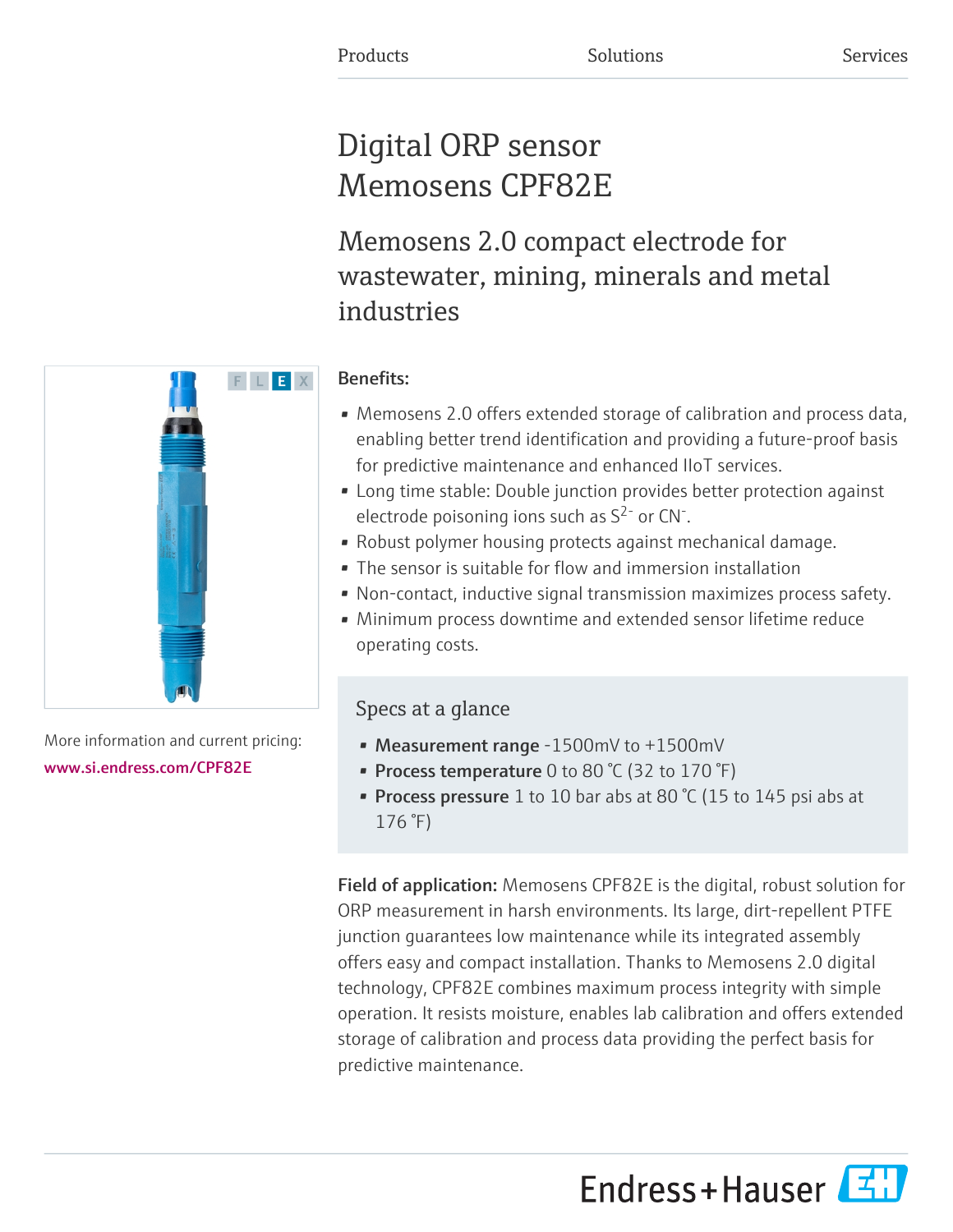# Features and specifications

ORP / Redox Measuring principle

Sensor ORP / Redox

#### Application

Flotation, leaching, neutralization, outlet monitoring

#### Characteristic

Resistent against electrolyte poisoning and dirt repellent gel-electrode including process connection NPT 3/4"

#### Measurement range

-1500mV to +1500mV

#### Measuring principle

Gel-compact electrode with double chamber reference system, potassium nitrate bridge electrolyte and PTFE-diaphragm, platinum ring

#### Design

Compact electrode in PPS housing with NPT3/4" process connection

#### **Material**

Housing: PPS ORP electrode: platinum ring Double chamber reference system: KNO3 and KCl/AgCl

#### Dimension

Diameter: 22 mm (0.87 inch) Length: 150 mm (5.91 inch)

#### Process temperature

0 to 80 °C (32 to 170 °F)

#### Process pressure

1 to 10 bar abs at 80 °C (15 to 145 psi abs at 176 °F)